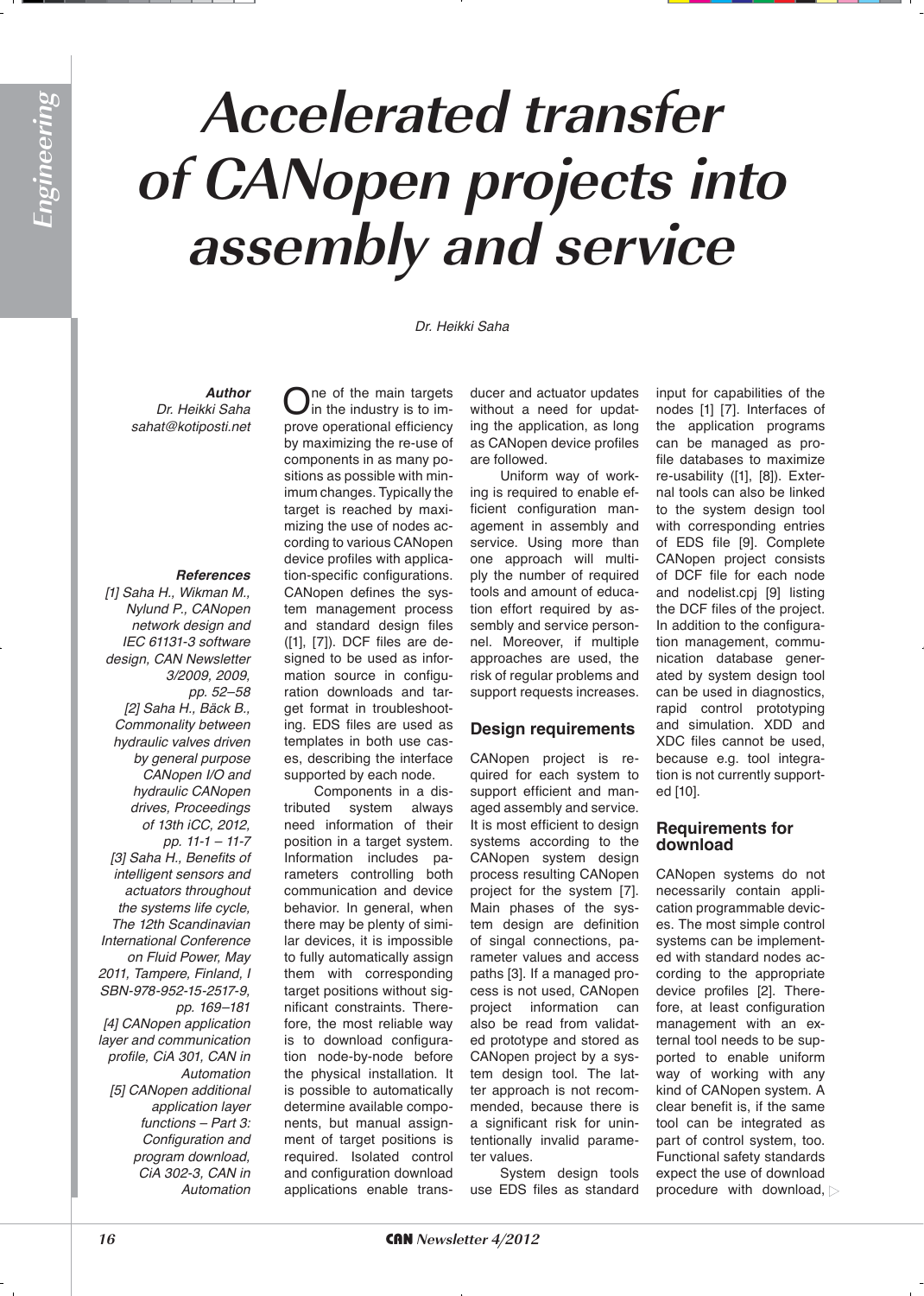store, reset and verify and an intuitive user interface to minimize the number of errors [12].

CANopen devices may have any bit-rate and node-ID by default, especially in service actions, where spare parts may also be borrowed from other machines. To enable a uniform handling of any CANopen device, independent of the supported download method for node-ID and bit-rate, a point-to-point connection to a single device is required. Many devices support only LSS switch mode global command or changing bit-rate and node-ID via object dictionary, which cannot be used with more than one node connected.

# **Node-ID and bit-rate**

There are various approaches used for setting node-ID and bit-rate to the devices. The used approach has a strong impact on the overall performance and quality in both assembly and service. The most common approaches are briefly reviewed.

**Hardcoded values** in application program cannot and need not to be changed, which may sound simple. But, in practice it prevents efficient re-use of the same design in multiple target positions, which violates the re-usability target of modern system design.

The **use of connector pins** was popular approach in the 1990s, but it has several problems. Re-usability is constrained, because supporting the full node-ID space and all bit-rates will reserve too many connector pins. Wiring is also prone to assembly errors and very unreliable in the long term. Typically special tools are required for making such connections inside the connectors. But the most significant problem, especially in service, is that a person with electrics expertise and electric drawings are required. In addition, parameters need to be downloaded, which leads to the use of two different approaches. Expertise is also needed to perform the tasks in a correct order.

**Mechanical switches are compara**ble with connector pins from process and expertise point of view. It is known fact that switches tend to change state unintentionally under vibrations and shocks. Moreover, the use of switches requires at least one additional opening in the housing to provide access to the switches, causing additional sealing challenges and increased size of the node.

**Coding plugs** has not been so widely used. Supporting the whole node-ID space and all bit-rates will result huge number of different plugs, which will be a logistic nightmare. Also expertise is required, because correct plugs need to be read from electric drawings. The use of constrained number of node-IDs and bit-rates will decrease the re-usability of the nodes. Coding plug connector also increases the size of the node. Missing standard for such plugs may lead to the use of multiple different plug series for different devices, decreasing the logistics efficiency further.

Automatic bit-rate detection sounds attractive, but the use of it requires one node transmitting at fixed bitrate. If there is more than one node with a fixed bit-rate, a configuration challenge exists again. Instead, it increases complexity of the nodes and node-IDs and other parameters still need to be assigned separately. So, automatic bit-rate detection does not provide generic solution in a system level.

The use of CANopen object dic**tionary** for setting bit-rate and node-ID keeps the nodes small and simple [4]. Mechanical unintentional changes are avoided and the overall way of working becomes simple – no electrics or other expertise is needed, because a download tool can read values from DCF files and download them into nodes. In theory there is a risk that an unintentional SDO transaction may corrupt bit-rate or node-ID. To protect against unintentional SDO transactions, manufacturers are using various keywords or other coding methods for the values. The use of such device-specific values introduces another challenge. Therefore the download tools need additional information, which is not stored into DCF files. Activation of the bit-rate and node-ID is not exactly described, but various activation timings are well supported by the current tools using point-to-point connection.

**Layer setting services (LSS) pro**vides the same benefits as using the object dictionary and also solves the problems with the object dictionary [6]. LSS defines exactly the procedures needed for setting bit-rate and node-ID, including activation. All parameter values are also standardized, which enables download tools to directly use the bit-rate and node-ID from DCF file without node specific values and procedures.

It can be concluded, that the most simple and efficient approach is to use CANopen selectable node-ID and bit-rate, preferably LSS. All other approaches have significant restrictions or they require special expertise. Node-ID and bit-rate need to be set before installation of the devices – all other parameters may be written in the same time.

*[6] CANopen layer*  setting services (LSS) *and protocols, CiA 305, CAN in Automation* [7] CANopen electronic *datasheet – Part 1: General definitions and electronic data sheet specification, CiA 306-1, CAN in Automation* [8] CANopen electronic *datasheet – Part 2: Profile database specification, CiA 306-2, CAN in Automation* [9] CANopen electronic *datasheet – Part 3: Network variable handling and tool integration, CiA 306-3, CAN in Automation [10] CANopen device description – XML schema definition, CiA 311, CAN in Automation [11] CANopen device profile for fluid power technology proportional valves and hydrostatic*  transmissions, CiA 408, *CAN in Automation* [12] EN 62061, Safety of *machinery. Functional safety of safety-related electrical, electronic and programmable electronic control systems, 2005, p. 201*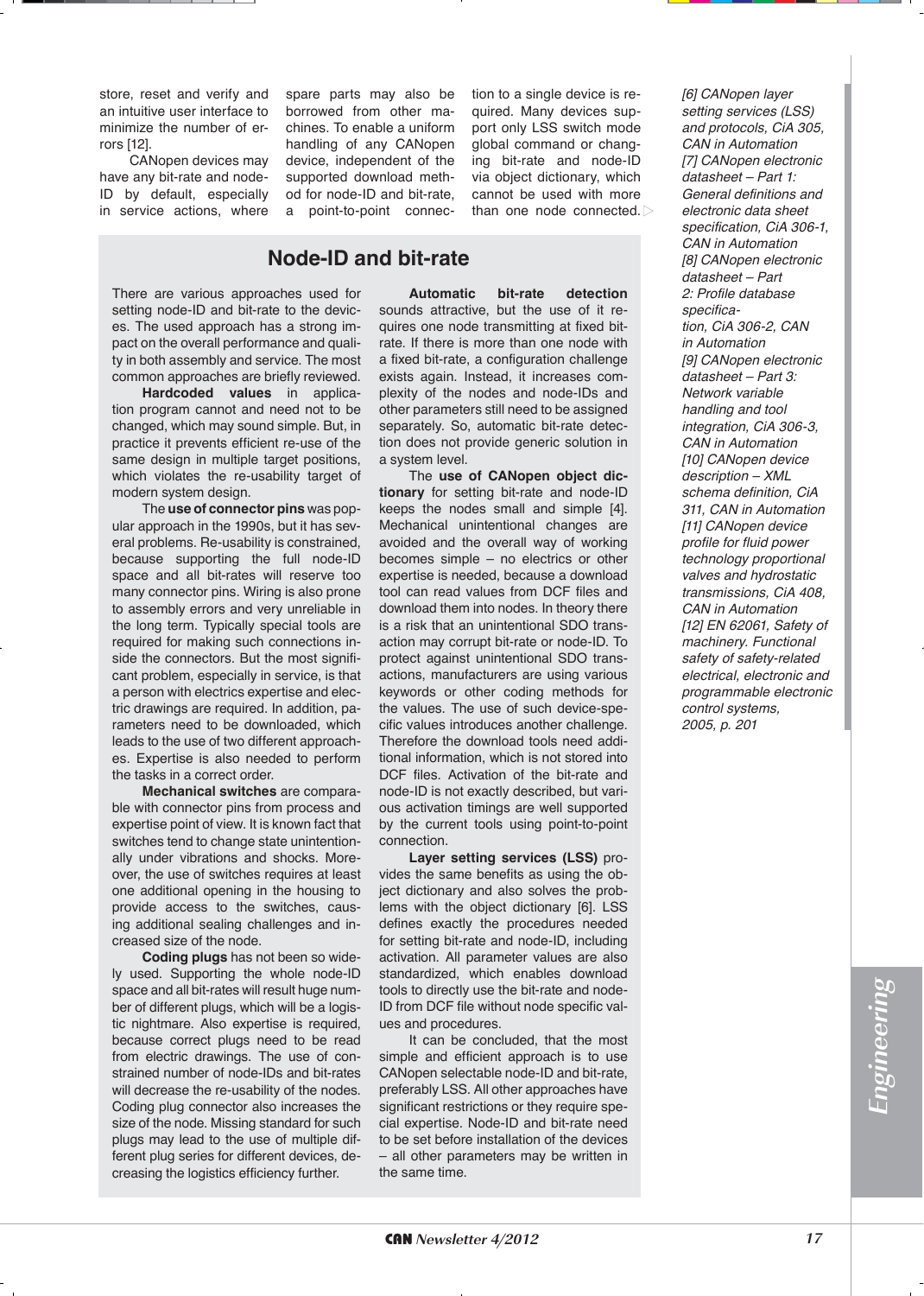Application programs are parameter values of domain type objects, when programs are downloaded according to CANopen [5]. Using CANopen conformant program download enables downloading the all required information in a single transaction.

# **Preparing for** download

DCF-files cannot contain the all-necessary information for configuration downloads. In addition to the node-ID and bit-rate object values, hierarchical and human-readable position information cannot be included. Image can be linked by file name, but image name included into control file improves re-usability of the images. Traditionally, all required information is passed to assembly and service as text documents and parameters are written object by object. It is most efficient to download configuration from DCF files to the nodes [3]. Until now, the weakest points have been manually edited control files, manually created from templates. It is most efficient to generate such files directly from CANopen projects.

To enable automatic control file generation, sufficient information needs to be included into CANopen projects. The most important thing is to define, what objects will be downloaded. By default, all objects with access type read-write (RW) are included – writeonly (WO) objects are not included, because their values cannot be verified. Access type is fixed and if required, it can be overridden by setting the lowest bit of object flags to one to intentionally prevent the download [7]. System designer shall make sure, that parameter values are defined for all objects to be downloaded. The download tool shall not write to an object, if parameter value is not defined. Missing parameter values indicate that the design may not be ready.

System-subsystemposition-hierarchy is used in the user interface of the example download tool shown in Figure 5. Network name is by default used as both system and subsystem name and node name is used as a position name. If required, the names can be edited manually to more descriptive. The conversion tool adds instructions for the possible modifications as comments into corresponding locations of the control file.

If all objects need not to be or shall not to be written, e.g. factory calibration objects [3], they can be manually removed from the control file. Additional edit-

ing is not needed, if target node supports LSS. But if object dictionary is used to set node-ID and bit rate, corresponding objects and values need to be defined because it is impossible to automatically find absolutely correct objects and values from the corresponding DCF file. In some nodes written value differs from the read value. Therefore the written values are defined separately and values used in verification are included as object parameter values.

# **Case example**

Information storage into version control and product data management systems may vary among the system integrators and is not within the scope of this article. File-system-based proof of concept is presented instead.

able names in application programmable devices and variable name length is typically limited. The example tool uses a proprietary node list file for combining DCF files into the project.

File generation can be implemented as a batch file combining several phases. Proprietary node list need to be converted first into a standard file to provide standard CANopen project for further processing. Example system design tool supports a make functionality, which calls the batch file with project path as a command line parameter. Same approach could also be used with tools not supporting make – e.g. an external CANopen tool command, toolbar button or desktop icon may be used instead. An example make.bat is presented in Figure 2.

01 @echo off 02 python "C:\...\pco2cpj.py" "%1nodelist.pco"<br>03 python "C:\ \def2cfg.py" "%1nodelist.cpi" python "C:\...\dcf2cfg.py" "%1nodelist.cpj"

*Figure 2: An example make.bat with node list transformation and download control file generation*

A CANopen project in an example system design tool is presented in Figure 1. Project name is Simple\_CANopen and there is a DCF file for each node for storing node configurations. Short node names are used, because they may be used as part of vari-



Configuration files need to be copied finally to the corresponding folders of the download tool. Dedicated folders for DCF, CFG and image files are used by the example download tool



*Figure 1: An example CANopen project with highlighted make.bat call* as shown in Figure 4. Fixed  $\triangleright$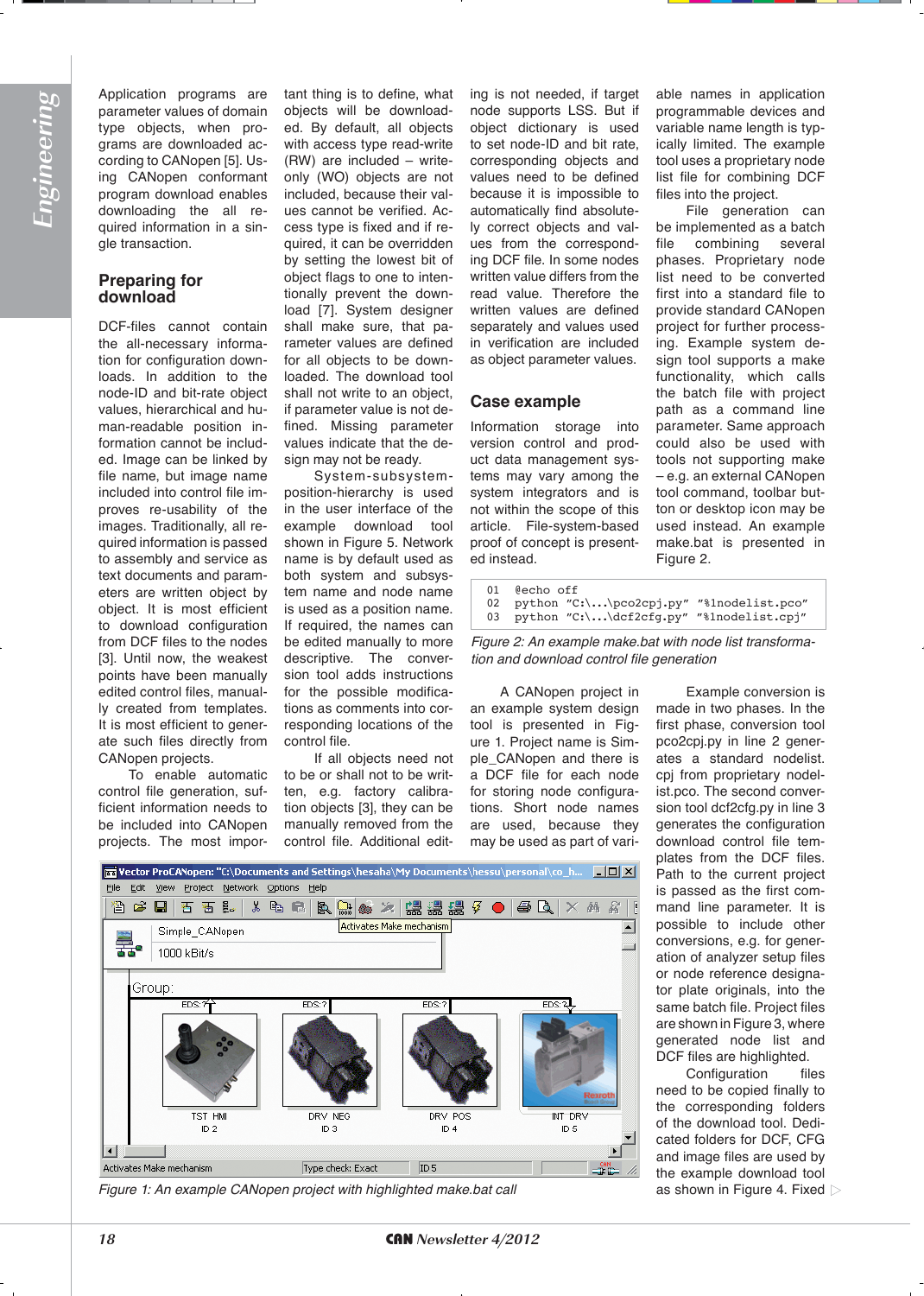

# EtherCAN - A Linux Based Gateway

- EtherCAN Version 2.1 with increased performance
- Fast 32-Bit Processor Winbond W90N740CD
- 16MB SDRAM, 2MB Flash, 10/100MBit Ethernet
- Optional: Application Package with CANopen Master
- Optional: Application Development Kit

**www.ems-wuensche.com**



+49-8441-490260 Tel. Sonnenhang 3 D-85304 Ilmmünster



EPEC OY | P.O. BOX 194 | FIN-60101 SEINÄJOKI | FINLAND | TEL. +358 20 7608 111 | WWW.EPEC.FI